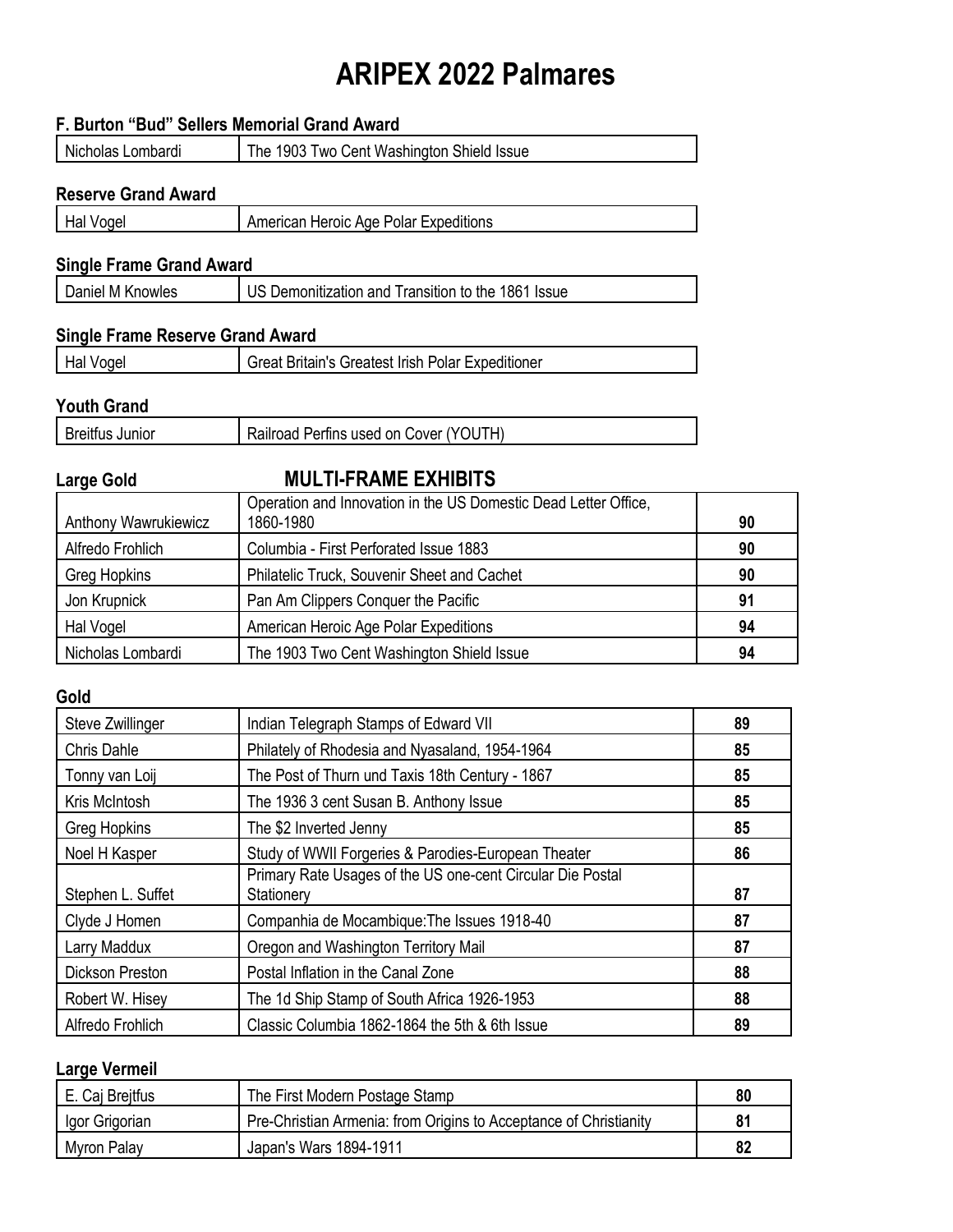| Lester Wadsworth | Companhia de Mocambique After November 1919          | 83 |
|------------------|------------------------------------------------------|----|
| Greg Balagian    | The Lion - Most Symbolic Animal of All               | 83 |
| Kenneth Gilbert  | Landpost "über" Lehrte                               | 84 |
| Norman E Cohen   | The Use of the 1930-31 US Postage Due Issues to 1964 | 84 |

## **Vermeil**

| - | مستحلمته المنافي<br>omas<br>uller.<br>ли | Motifs<br>he<br>. Jivr<br>Desiar<br>As<br>mbio<br>≺ına: | - |
|---|------------------------------------------|---------------------------------------------------------|---|
|   |                                          |                                                         |   |

## **Large Silver**

| Warren<br>Daniel '<br>$\cdot$ U. | Montenegro Postal Stationery<br>1888-1914                 | 70 |
|----------------------------------|-----------------------------------------------------------|----|
| Ron<br>Couchut                   | t of Scheduled Airmail to the Canal Zone<br>≞stablishment | 74 |

# **Large Gold SINGLE FRAME EXHIBITS** Greg Hopkins The Production of the US Airmail Issue of 1928 - The Beacon **90** Michael Mahler **In No Man's Lands the \$3.50 Stamp of the Civil War Era 190** Hal Vogel Great Britain's Greatest Irish Polar Expeditioner **92** Daniel M Knowles US Demonitization and Transition to the 1861 Issue **94**

## **Gold**

| Semyon Nelaued    | Anniversary Stamps of the USSR 1925-1928            | 89 |
|-------------------|-----------------------------------------------------|----|
| Richard S. Wilson | Canada-1876-77 Queen Victoria Federal Law Issue     | 87 |
| Lewis Bussey      | U.S. 2 cent Jefferson WWI Issue Postal Card         | 88 |
| Linda Eveleth     | Usages of the 10c Trans-Mississippian Issue of 1898 | 88 |

## **Large Vermeil**

| K. David Steidley | Mail Handling by American Express in Paris 1895-1939                      | 81 |
|-------------------|---------------------------------------------------------------------------|----|
|                   |                                                                           |    |
| Clyde J Homen     | The Beira - Umtali Railroad                                               | 82 |
|                   |                                                                           |    |
| Greg Balagian     | Felines in Armania and Armenian Culture                                   | 82 |
|                   |                                                                           |    |
| K. David Steidley | Airmail Between the U.S. & Iraq 1940-41                                   | 82 |
|                   |                                                                           |    |
| Michael Mahler    | The Rest of the Story: The Remarkable Nevada Revenue                      | 83 |
|                   | 1993 Yerevan'93 International Philatelic Exhibition Stamp (aka GARNI) and |    |
| Igor Grigorian    | it's 1994 Overprints                                                      | 84 |

# **Vermeil**

| Lawrence<br>-rederick | 1982<br>-<br>Brazil<br>Scouting<br><b>Issue</b> | $\sim$<br>. v |
|-----------------------|-------------------------------------------------|---------------|
|                       |                                                 |               |

# **Large Silver**

| <b>Breitfus</b><br>Junior | JTH`<br>′Y∩I.<br>Railroad<br>Perfins used on $\prime$<br>Cover | - -<br>- |
|---------------------------|----------------------------------------------------------------|----------|
| Paul<br>Schumacher        | 1874a                                                          |          |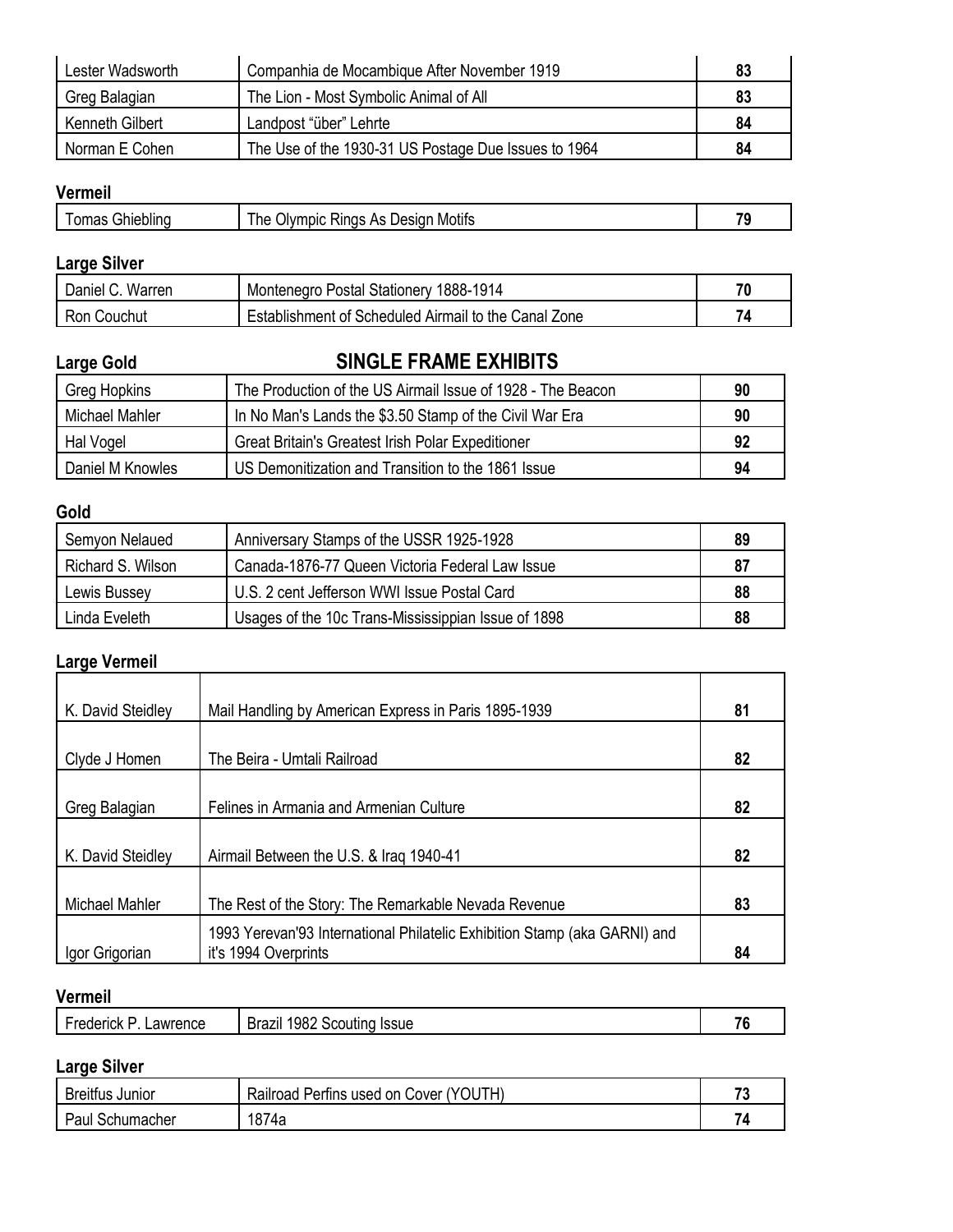# **SPECIAL AWARDS**

# **American Association of Philatelic Exhibitors**

#### **AAPE Award of Excellence**

| Steve Zwillinger     | Indian Telegraph Stamps of Edward VII |  |
|----------------------|---------------------------------------|--|
| <b>AAPE Epilogue</b> |                                       |  |
| Steve Zwillinger     | Indian Telegraph Stamps of Edward VII |  |

| Steve Zwillinger | Indian Telegraph Stamps of Edward VII |
|------------------|---------------------------------------|
|                  |                                       |

## **AAPE Award of Honor**

| Ron Couchut | Establishment of Scheduled Airmail to the Canal Zone |
|-------------|------------------------------------------------------|
|             |                                                      |

#### **AAPE Award of Honor**

| Clyde J Homen | The Beira - Umtali Railroad |
|---------------|-----------------------------|
|               |                             |

#### **AAPE Youth Grand**

| <b>Breitfus Junior</b> | Railroad Perfins used on Cover (YOUTH) |
|------------------------|----------------------------------------|
|------------------------|----------------------------------------|

## **American Philatelic Society**

#### **Pre 1900 Medals of Excellence**

| arry<br>Maddux<br>-- | Washington<br>Mail<br>l erritorv<br>Jregon and |
|----------------------|------------------------------------------------|
|                      |                                                |

#### **1900 - 1940 Medals of Excellence**

| Jon Krupnick | Clippers Conquer the Pacific<br>$\mathsf{v}_{\mathsf{an}}$ ,<br>Am |
|--------------|--------------------------------------------------------------------|
|              |                                                                    |

#### **1940 - 1980 Medals of Excellence**

| Dickson Preston | Postal Inflation in the Canal Zone |
|-----------------|------------------------------------|
|-----------------|------------------------------------|

#### **Post 1980 Medals of Excellence**

| Greg Hopkins | Inverted Jenny<br>he<br>.১∠ |
|--------------|-----------------------------|
|              |                             |

#### **APS Research Medal**

#### **American Air Mail Society Medal**

| Krupnick<br>Jon | Clippers Conquer the Pacific<br>Pan,<br>Αm |
|-----------------|--------------------------------------------|
|                 |                                            |

## **American First Day Cover Society Exhibit Award**

| <b>Kris McIntosh</b> | The 1936 3 cent Susan B. Anthony Issue |
|----------------------|----------------------------------------|
|                      |                                        |

## **American Philatelic Congress Book Award**

| Daniel M Knowles | US Demonitization and Transition to the 1861 Issue |
|------------------|----------------------------------------------------|
|                  |                                                    |

#### **American Topical Association Medal**

| Animal<br>0t<br>Most<br>frec<br>LIOP.<br>he | Balagian | All<br>Svmbolic |
|---------------------------------------------|----------|-----------------|
|---------------------------------------------|----------|-----------------|